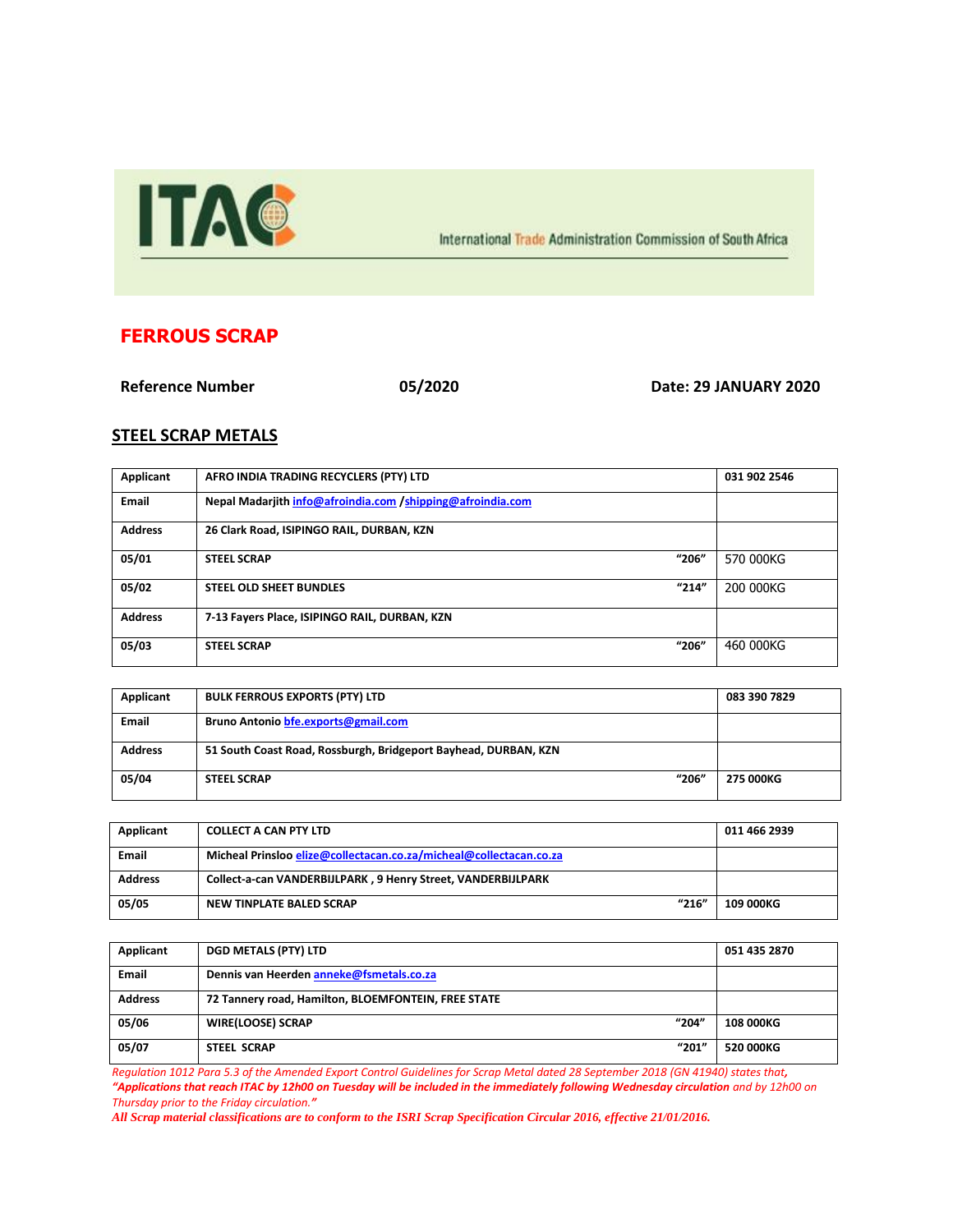| 05/08 | "215"<br>USED BALED CANS SCRAP (INCINERATED) | 321 000KG |
|-------|----------------------------------------------|-----------|
|       |                                              |           |

| Applicant      | <b>ENVIROCYCLE DME WILDT(PTY)LTD</b>                               | 082 907 1405 |
|----------------|--------------------------------------------------------------------|--------------|
| <b>Email</b>   | Stefan Pretorius stefan.enviro.@gmail.com/envirocycle@telkomsa.net |              |
| <b>Address</b> | Portion 73, Kreulingspos, De Wildt, PRETORIA, GAUTENG              |              |
| 05/09          | "201"<br><b>STEEL SCRAP</b>                                        | 265 000KG    |
| <b>Address</b> | 3461 Lebone Street, THLABANE UNIT, THLABANE, GAUTENG               |              |
| 05/10          | "201"<br><b>STEEL SCRAP</b>                                        | 53 000KG     |

| Applicant      | <b>GROUP WRECK INTERNATIONAL NON FERROUS</b>    | 031 464 1387 |
|----------------|-------------------------------------------------|--------------|
| <b>Email</b>   | Prenesh Hariram shipping@gwinf.co.za            |              |
| <b>Address</b> | 7 Vulcan Place, Phoenix Industrial, DURBAN, KZN |              |
| 05/11          | "204"<br><b>STEEL SCRAP</b>                     | 600 000KG    |
| 05/12          | "201"<br><b>STEEL SCRAP</b>                     | 56 000KG     |

| Applicant      | <b>HOWICK SCRAP METALS PTY LTD</b> | 074 101 7264 |
|----------------|------------------------------------|--------------|
| <b>Email</b>   | Jaco Botha howickscrap@gmail.com   |              |
| <b>Address</b> | Nr 7 Campbell Road, HOWICK, KZN    |              |
| 05/13          | "204"<br><b>STEEL SCRAP</b>        | 56 000KG     |

| Applicant      | <b>INDUSTRIAL SCRAP METALS PTY LTD</b>                | 031 7002 152 |
|----------------|-------------------------------------------------------|--------------|
| <b>Email</b>   | Noel Roberts kim@ismmetals.co.za/info@ismmetals.co.za |              |
| <b>Address</b> | Nr 16 Swanfield Road, WESTMEAD, PINETOWN, KZN         |              |
| 05/14          | "206"<br><b>STEEL SCRAP</b>                           | 325 000KG    |

| Applicant      | <b>ISITHEBE AFRICA TRADING PTY LTD</b>           | 011 395 5078 |
|----------------|--------------------------------------------------|--------------|
| <b>Email</b>   | Girish Arora admin@isithebeafrica.co.za          |              |
| <b>Address</b> | Unit 7, Mission Terrace Road, CHLOORKOP, GAUTENG |              |
| 05/15          | "206"<br>STEEL SCRAP                             | 250 000KG    |

| Applicant      | <b>KASRA RECYCLING PTY LTD</b>                  | 031 919 2887 |
|----------------|-------------------------------------------------|--------------|
| <b>Email</b>   | Neelankandan Munusamy daniel@kasra.co.za        |              |
| <b>Address</b> | 35 Hargovan Road, 1028 Main Road, ISIPINGO, KZN |              |
| 05/16          | "205"<br><b>STEEL SCRAP</b>                     | 200 000KG    |

| Applicant      | LINDIZWE SCRAP METALS (PTY) LTD                                 | 031 463 3559 |
|----------------|-----------------------------------------------------------------|--------------|
| Email          | Sudhir Singh lindizwe@mweb.co.za                                |              |
| <b>Address</b> | 2 Turquoise Place, Queensmead Industrial Park, QUEENSBURGH, KZN |              |

*Regulation 1012 Para 5.3 of the Amended Export Control Guidelines for Scrap Metal dated 28 September 2018 (GN 41940) states that,* 

*"Applications that reach ITAC by 12h00 on Tuesday will be included in the immediately following Wednesday circulation and by 12h00 on Thursday prior to the Friday circulation."*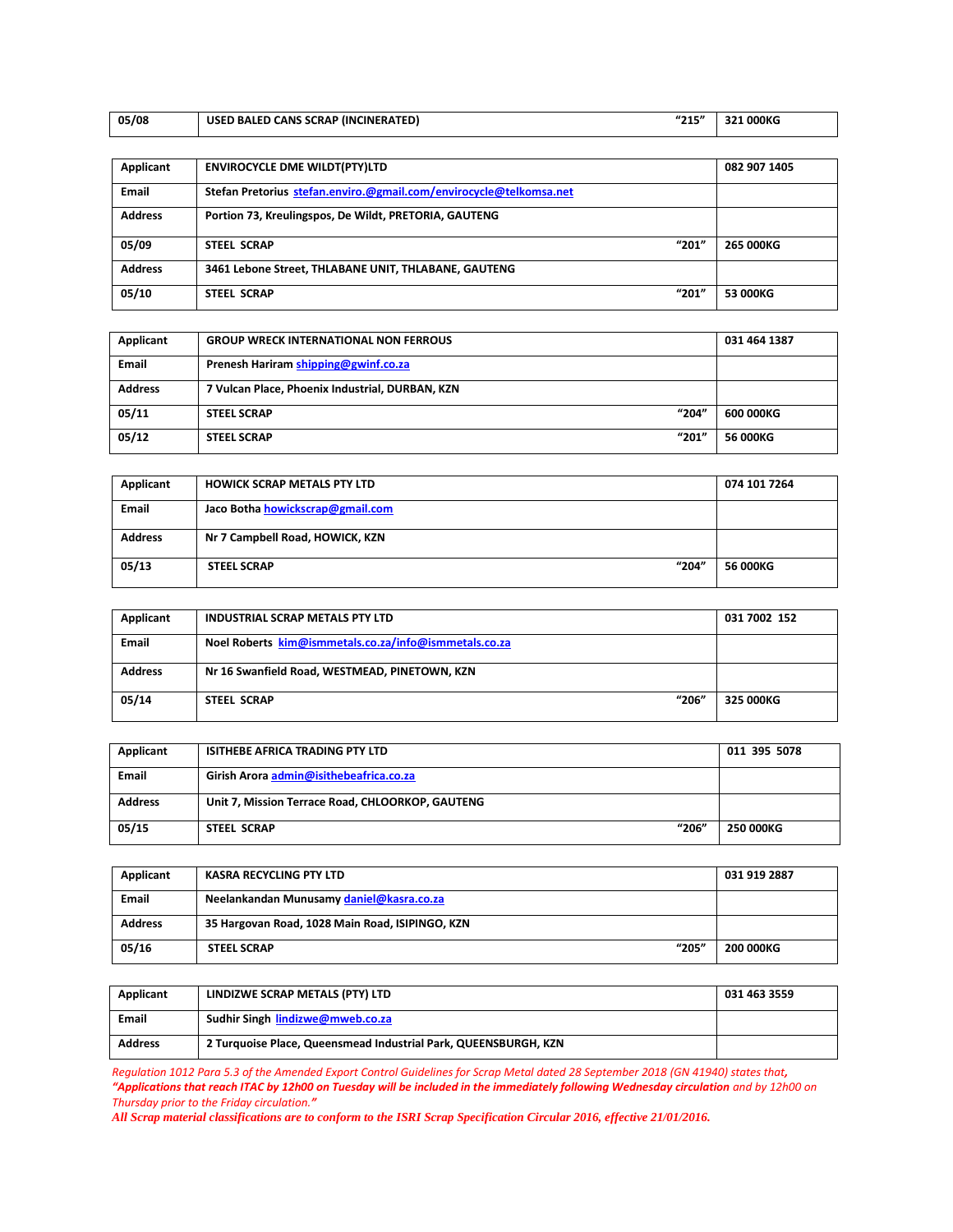| 05/17 | "206"<br><b>SCRAP</b><br><b>STEEL</b><br>___ | 500 000KG<br>. |
|-------|----------------------------------------------|----------------|
|       |                                              |                |

| Applicant      | <b>MAINTAIN DATA TRADE CC</b>                    | 021 933 5885 |
|----------------|--------------------------------------------------|--------------|
|                |                                                  |              |
| <b>Email</b>   | Charl Erasmus luzaan@megam.co.za                 |              |
| <b>Address</b> | 14 Riley Street, Beaconvale, PAROW, WESTERN CAPE |              |
| 05/18          | "201"<br>STEEL SCRAP                             | 500 000KG    |

| Applicant      | NN METALS (PTY) LTD                      | 012 804 9676     |
|----------------|------------------------------------------|------------------|
| <b>Email</b>   | Joe Rademeyer joe@nnmetals.co.za         |                  |
| <b>Address</b> | 325 KOEDOESPOORT, PRETORIA, GAUTENG      |                  |
| 05/19          | "220"<br><b>TURNINGS AND BORINGS MIX</b> | <b>200 OOOKG</b> |

| Applicant      | NANAK IMPEXT TRADING PTY LTD           | 011 068 3123    |
|----------------|----------------------------------------|-----------------|
| <b>Email</b>   | Varinder Singh avscrapmetals@gmail.com |                 |
| <b>Address</b> | 91 Main Reef Road, LANGLAAGTE, GAUTENG |                 |
| 05/20          | "201"<br><b>STEEL SCRAP</b>            | <b>50 000KG</b> |

| Applicant      | <b>PA WALTER AFRICA PTY LTD</b>                             | 053 833 3474 |
|----------------|-------------------------------------------------------------|--------------|
| <b>Email</b>   | Stephan Le Roux pawscrap@inext.co.za/stephan@pawscrap.co.za |              |
| <b>Address</b> | 1 Cecil Sussman road, KIMBERLEY, NORTHERN CAPE              |              |
| 05/21          | "201"<br><b>STEEL SCRAP</b>                                 | 1030 000KG   |
| 05/22          | "204"<br><b>WIRE(LOOSE) SCRAP</b>                           | 468 000KG    |
| 05/23          | "254"<br><b>HEAVY CAST IRON</b>                             | 365 000KG    |

| Applicant      | PREMIER SCRAP METAL (Pty) Ltd                           | 031 500 1813 |
|----------------|---------------------------------------------------------|--------------|
| <b>Email</b>   | Pachaiyappan sales@premierscrap.co.za                   |              |
| <b>Address</b> | 30 Aberdare Drive, Phoenix Industrial Park, DURBAN, KZN |              |
| 05/24          | "206"<br><b>STEEL SCRAP</b>                             | 150 000KG    |
| 05/25          | "214"<br>STEEL OLD SHEET BUNDLES                        | 125 000KG    |

| Applicant      | <b>RECLAMATION HOLDINGS</b>                             |       | 011 8806410 |
|----------------|---------------------------------------------------------|-------|-------------|
| <b>Email</b>   | Kevin Pleaner kevinp@reclam.co.za/nephraim@reclam.co.za |       |             |
| <b>Address</b> | 38-44 Jeffels Road, Prospecton, DURBAN, KZN             |       |             |
| 05/26          | "201"<br><b>STEEL SCRAP</b>                             |       | 250 000KG   |
| 05/27          | <b>WIRE(LOOSE) SCRAP</b><br>"204"                       |       | 100 000KG   |
| 05/28          | <b>STEEL SCRAP</b>                                      | "205" | 250 000KG   |
| 05/29          | <b>SHREDDED STEEL SCRAP</b>                             | "211" | 400 000KG   |

*Regulation 1012 Para 5.3 of the Amended Export Control Guidelines for Scrap Metal dated 28 September 2018 (GN 41940) states that, "Applications that reach ITAC by 12h00 on Tuesday will be included in the immediately following Wednesday circulation and by 12h00 on Thursday prior to the Friday circulation."*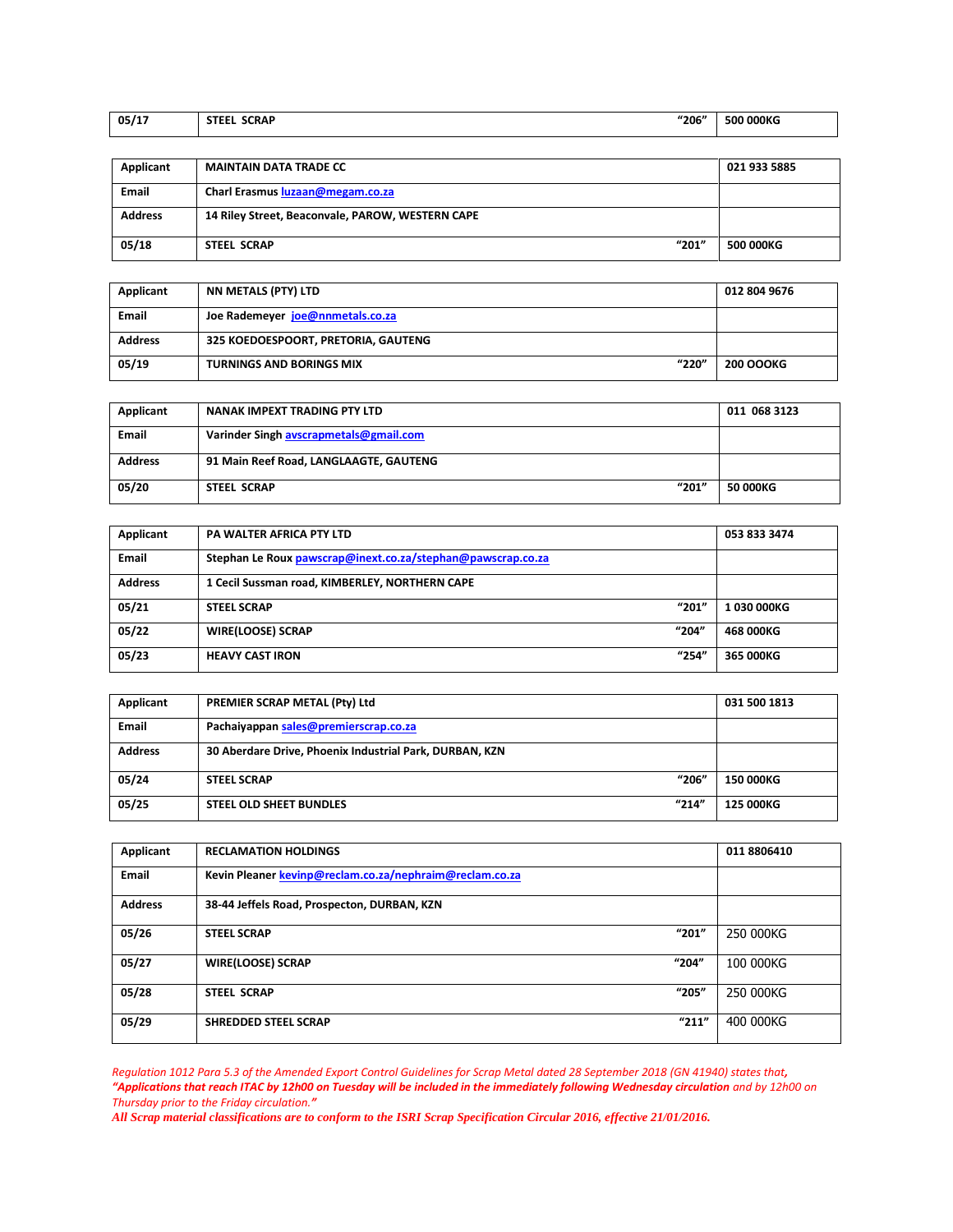| 05/30          | <b>MACHINE SHOP TURNINGS</b>                                  | "219" | 50 000KG  |
|----------------|---------------------------------------------------------------|-------|-----------|
| 05/31          | <b>ELECTRIC FURNACE BUNDLES</b>                               | "235" | 50 000KG  |
| 05/32          | <b>PLATE AND STRUCTURAL SCRAP</b>                             | "236" | 100 000KG |
| <b>Address</b> | 103-113 Burman Road, DEAL PARTY, PORT ELIZABETH, EASTERN CAPE |       |           |
| 05/33          | <b>STEEL SCRAP</b>                                            | "201" | 250 000KG |
| 05/34          | <b>TURNINGS AND BORINGS MIX</b>                               | "220" | 100 000KG |
| <b>Address</b> | 122 Bezuidenhout Street, WADEVILLE, GAUTENG                   |       |           |
| 05/35          | <b>MACHINE SHOP TURNINGS</b>                                  | "219" | 80 000KG  |

| Applicant      | RED METALS AND MACHINERY (PTY) LTD        | 035 797 3951     |
|----------------|-------------------------------------------|------------------|
| Email          | Nezar Steinhobel redscrap@mweb.co.za      |                  |
| <b>Address</b> | 59-61 Kabelkring, Alton, RICHARDSBAY, KZN |                  |
| 05/36          | "206"<br><b>STEEL SCRAP</b>               | <b>205 000KG</b> |
| 05/37          | "214"<br>STEEL OLD SHEET BUNDLES          | <b>105 000KG</b> |

| Applicant      | SA METAL GROUP (PTY) LTD                               | 021 590 3916 |
|----------------|--------------------------------------------------------|--------------|
| Email          | Paul Solomons trading@sametal.co.za                    |              |
| <b>Address</b> | 14 Crhistian Avenue, Epping 2, CAPE TOWN, WESTERN CAPE |              |
| 05/38          | "200"<br><b>STEEL SCRAP</b>                            | 162 000KG    |
| 05/39          | "201"<br><b>STEEL SCRAP</b>                            | 1 000 000KG  |
| <b>Address</b> | 34 Alamein Road, ELANDSFONTEIN, GAUTENG                |              |
| 05/40          | "220"<br><b>TURNINGS AND BORINGS MIX</b>               | 400 000KG    |

| Applicant      | STOTT METAL COMPANY T/A DURBAN METAL COMPANY (Pty) Ltd | 031 312 2226 |
|----------------|--------------------------------------------------------|--------------|
| <b>Email</b>   | Paul Perry durbanmetals@gmail.com / stents@mweb.co.za  |              |
| <b>Address</b> | 1141 Umgeni Road, DURBAN                               |              |
| 05/41          | "204"<br><b>STEEL SCRAP</b>                            | 200 000KG    |

| Applicant      | <b>WORLDONE METALS (PTY) LTD</b>                   | 031 459 0510 |
|----------------|----------------------------------------------------|--------------|
| <b>Email</b>   | Aroon Bechan suresh@worldone.one/info@worldone.one |              |
| <b>Address</b> | 48 Soutpan Road, Clairwood, DURBAN, KZN            |              |
| 05/42          | "206"<br>STEEL SCRAP                               | 325 000KG    |
| 05/43          | "257"<br><b>MIXED CAST IRON</b>                    | 34 000KG     |

*Regulation 1012 Para 5.3 of the Amended Export Control Guidelines for Scrap Metal dated 28 September 2018 (GN 41940) states that, "Applications that reach ITAC by 12h00 on Tuesday will be included in the immediately following Wednesday circulation and by 12h00 on Thursday prior to the Friday circulation."*